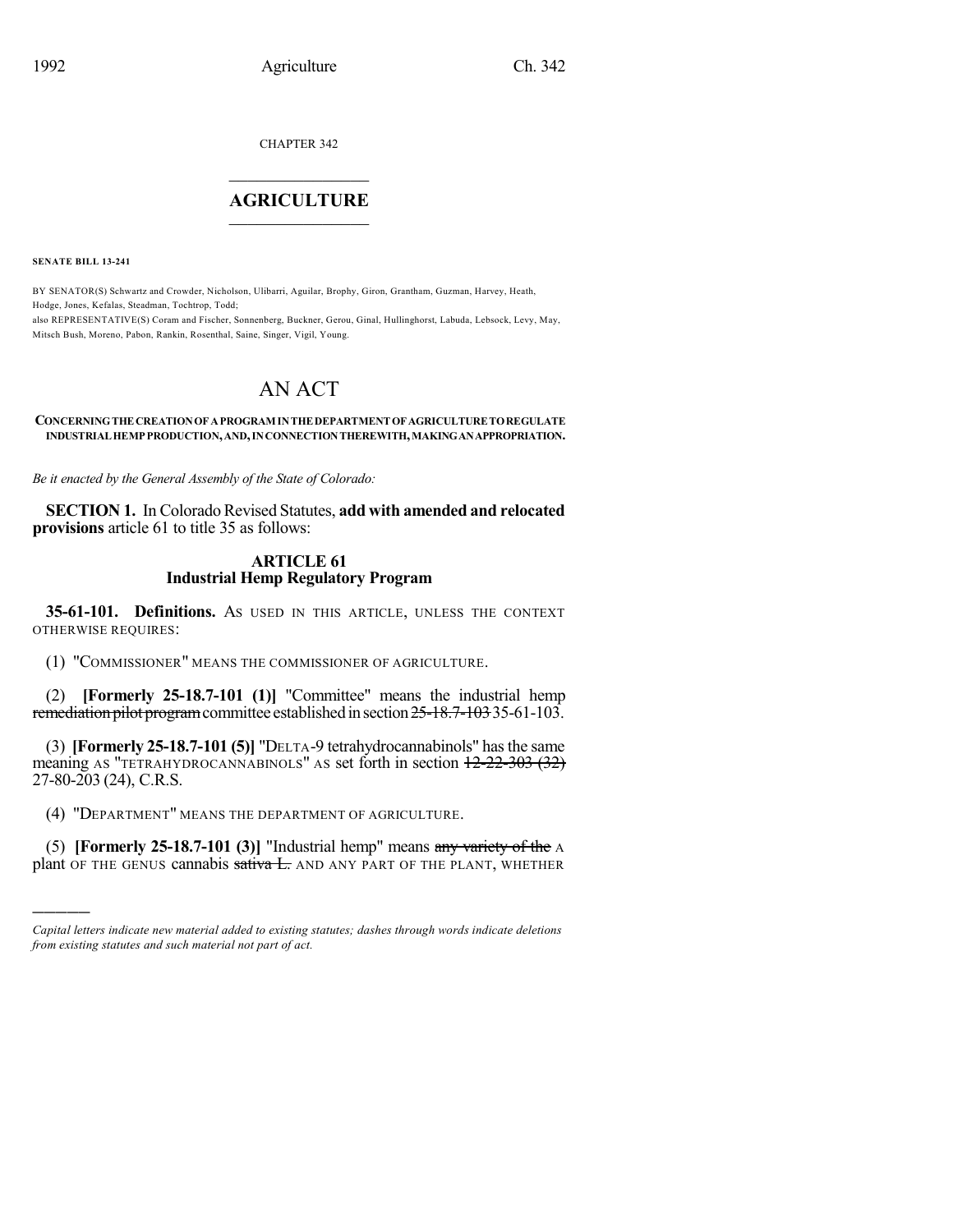GROWING OR NOT, containing A DELTA-9 TETRAHYDROCANNABINOL CONCENTRATION OF no more than three-tenths of one percent of tetrahydrocannabinols, whether growing or not ON A DRY WEIGHT BASIS.

**35-61-102. [Formerly 25-18.7-102] Industrial hemp - permitted growth by registered persons.** (1) Growing and possessing industrial hemp for the purposes of this article is permitted in this state NOTWITHSTANDING ANY OTHER PROVISION OF LAW TO THE CONTRARY, A PERSON WHO HOLDS A REGISTRATION ISSUED PURSUANT TO SECTION 35-61-104 MAY:

(a) ENGAGE IN INDUSTRIAL HEMP CULTIVATION FOR COMMERCIAL PURPOSES; OR

(b) GROW INDUSTRIAL HEMP OUTDOORS ON NOT MORE THAN TEN ACRES FOR RESEARCH AND DEVELOPMENT PURPOSES.

(2) Notwithstanding any other provision of law,  $\overline{an}$  individual A PERSON REGISTERED PURSUANT TO SECTION 35-61-104 is notsubject to any civil or criminal actions for growing industrial hemp or otherwise participating in the industrial hemp remediation pilot program ENGAGING IN THE ACTIVITIES DESCRIBED IN SUBSECTION  $(1)$  OF THIS SECTION if the individual's actions are PERSON IS ACTING in compliance with the pilot program established in this article.

**35-61-103. Industrial hemp committee - appointments - duties coordination with department.** (1) (a) **[Formerly 25-18.7-103 (1)]** THE INDUSTRIAL HEMP COMMITTEE IS HEREBY ESTABLISHED.The chair ofthe agriculture, livestock, and natural resources committee in the house of representatives and the chair ofthe agriculture, natural resources, and energy committee in the senate shall jointly appoint seven NINE members to the industrial hemp remediation pilot program committee which is hereby established AS FOLLOWS:

(I) ONE MEMBER WITH EXPERIENCE IN INDUSTRIAL HEMP REGULATION;

(II) ONE MEMBER WHO IS A FARMER FROM A COOPERATIVE;

(III) ONE MEMBER WHO IS A COMMERCIAL FARMER;

(IV) ONE MEMBER WITH EXPERIENCE IN SEED DEVELOPMENT AND GENETICS;

(V) ONE MEMBER REPRESENTING THE HEMP MANUFACTURING INDUSTRY;

(VI) ONE MEMBER REPRESENTING SMALL HEMP BUSINESSES;

(VII) ONE MEMBER WHO IS A REPRESENTATIVE OF THE ATTORNEY GENERAL'S OFFICE;

(VIII) ONE MEMBER WHO IS A CITIZEN ADVOCATE FOR INDUSTRIAL HEMP; AND

(IX) ONE MEMBER WHO IS A REPRESENTATIVE FROM A RESEARCH INSTITUTION OF HIGHER EDUCATION.

(b) THE TERM OF OFFICE OF MEMBERS OF THE COMMITTEE IS THREE YEARS;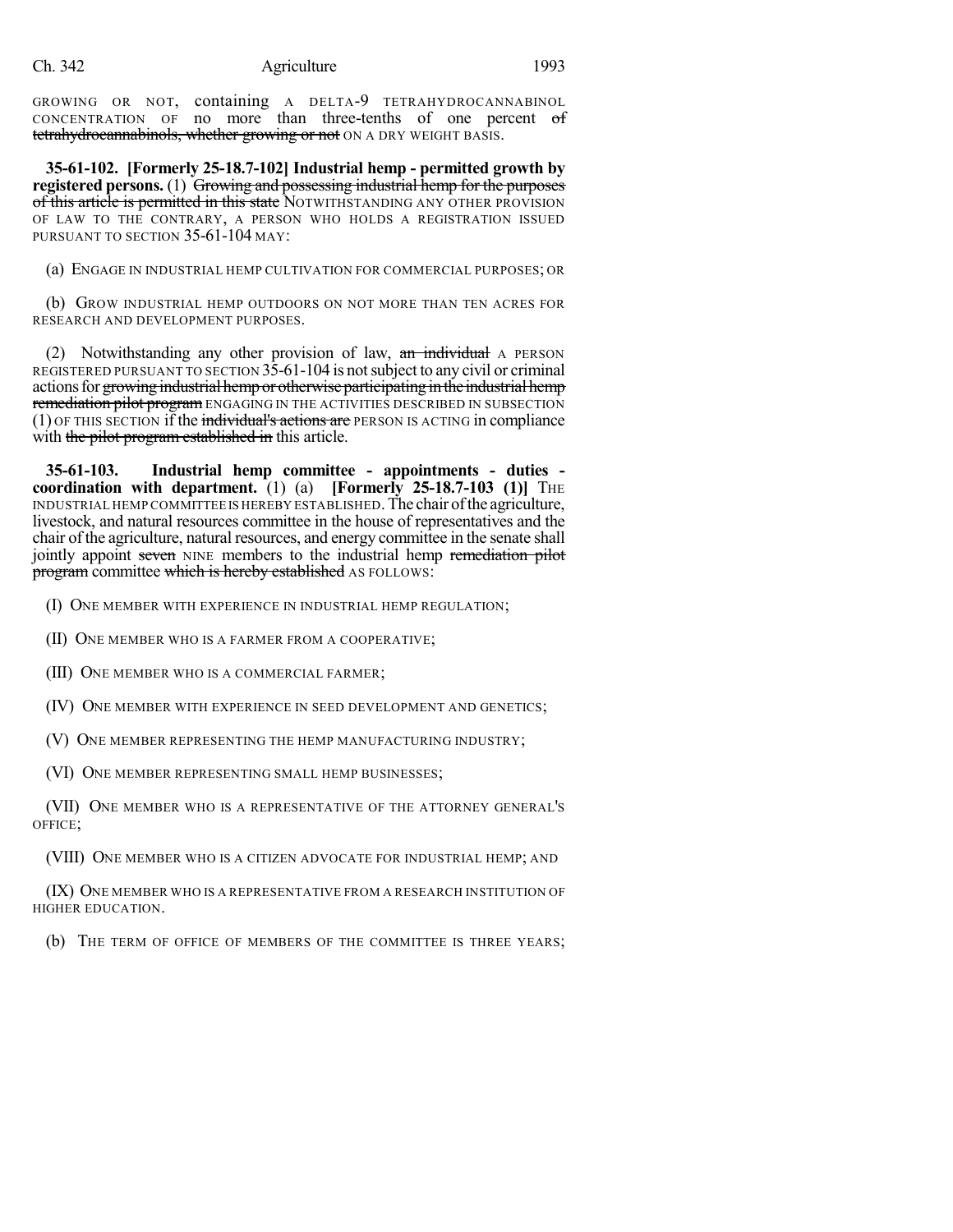1994 Agriculture Ch. 342

EXCEPT THAT THE MEMBERS APPOINTED PURSUANT TO SUBPARAGRAPHS  $(I), (V),$ (VI), AND (VIII) OF PARAGRAPH (a) OF THIS SUBSECTION (1) SHALL SERVE INITIAL TWO-YEAR TERMS TO ENSURE STAGGERED TERMS OF OFFICE.

(c) EACH COMMITTEE MEMBER HOLDS OFFICE UNTIL HIS OR HER TERM OF OFFICE EXPIRES OR UNTIL A SUCCESSOR IS DULY APPOINTED. IF A VACANCY OCCURS ON THE BOARD,THE APPOINTING AUTHORITIES SHALL APPOINT A NEW MEMBER MEETING THE QUALIFICATIONS OF THE MEMBER VACATING THE POSITION TO SERVE THE REMAINDER OF THE UNEXPIRED TERM OF THE MEMBER.

(d) MEMBERS OF THE COMMITTEE SHALL SERVE WITHOUT COMPENSATION BUT ARE ENTITLED TO REIMBURSEMENT FOR ACTUAL AND NECESSARY TRAVEL AND SUBSISTENCE EXPENSES INCURRED IN THE PERFORMANCE OF THEIR OFFICIAL DUTIES AS MEMBERS OF THE COMMITTEE.

(2) **[Formerly 25-18.7-103 (2) (a)]** The committee shall WORK WITH THE DEPARTMENT TO establish an industrial hemp remediation pilot REGISTRATION program referred to in this section as the "pilot program", in order to determine how soils and water may be made more pristine and healthy by phytoremediation, removal of contaminants, and rejuvenation through the growth of industrial hemp. The committee shall choose a secure, indoor growing site for the pilot program PURSUANT TO SECTION 35-61-104 UNDER WHICH A PERSON MAY OBTAIN AUTHORIZATION TO:

(a) ENGAGE IN INDUSTRIAL HEMP CULTIVATION; OR

(b) GROW INDUSTRIAL HEMP OUTDOORS ON NOT MORE THAN TEN ACRES FOR PURPOSES OF RESEARCH AND DEVELOPMENT.

(3) THE COMMITTEE SHALL ASSIST THE DEPARTMENT IN DETERMINING THE QUALIFICATIONS AND OTHER CRITERIA A PERSON MUST SATISFY TO QUALIFY FOR REGISTRATION UNDER THIS ARTICLE.

(4) THE COMMITTEE SHALL MEET AT LEAST ONCE A YEAR.

**35-61-104. Registration - cultivation of industrial hemp - research and development growth - rules.**(1)(a) APERSON WISHING TO ENGAGE IN INDUSTRIAL HEMP CULTIVATION FOR COMMERCIAL PURPOSES OR TO GROW INDUSTRIAL HEMP FOR RESEARCH AND DEVELOPMENT PURPOSES IN ANY GIVEN YEAR SHALL APPLY TO THE DEPARTMENT FOR A REGISTRATION IN A FORM AND MANNER DETERMINED BY THE COMMISSIONER, IN CONSULTATION WITH THE COMMITTEE, BY MAY 1 OF THE YEAR IN WHICH THE APPLICANT PLANS TO GROW INDUSTRIAL HEMP FOR COMMERCIAL OR RESEARCH AND DEVELOPMENT PURPOSES. THE APPLICATION MUST INCLUDE THE NAME AND ADDRESS OF THE APPLICANT AND THE LEGAL DESCRIPTION, GLOBAL POSITIONING SYSTEM LOCATION, AND MAP OF THE LAND AREA ON WHICH THE APPLICANT PLANS TO ENGAGE IN INDUSTRIAL HEMPCULTIVATION OR RESEARCH AND DEVELOPMENT GROWTH OPERATIONS. THE APPLICANT SHALL ALSO SUBMIT TO THE DEPARTMENT THE FEE REQUIRED BY SECTION 35-61-106 (2).

(b) IF A PERSON REGISTERED UNDER THE INDUSTRIAL HEMP REMEDIATION PILOT PROGRAM PRIOR TO THE EFFECTIVE DATE OF THIS ARTICLE APPLIES FOR A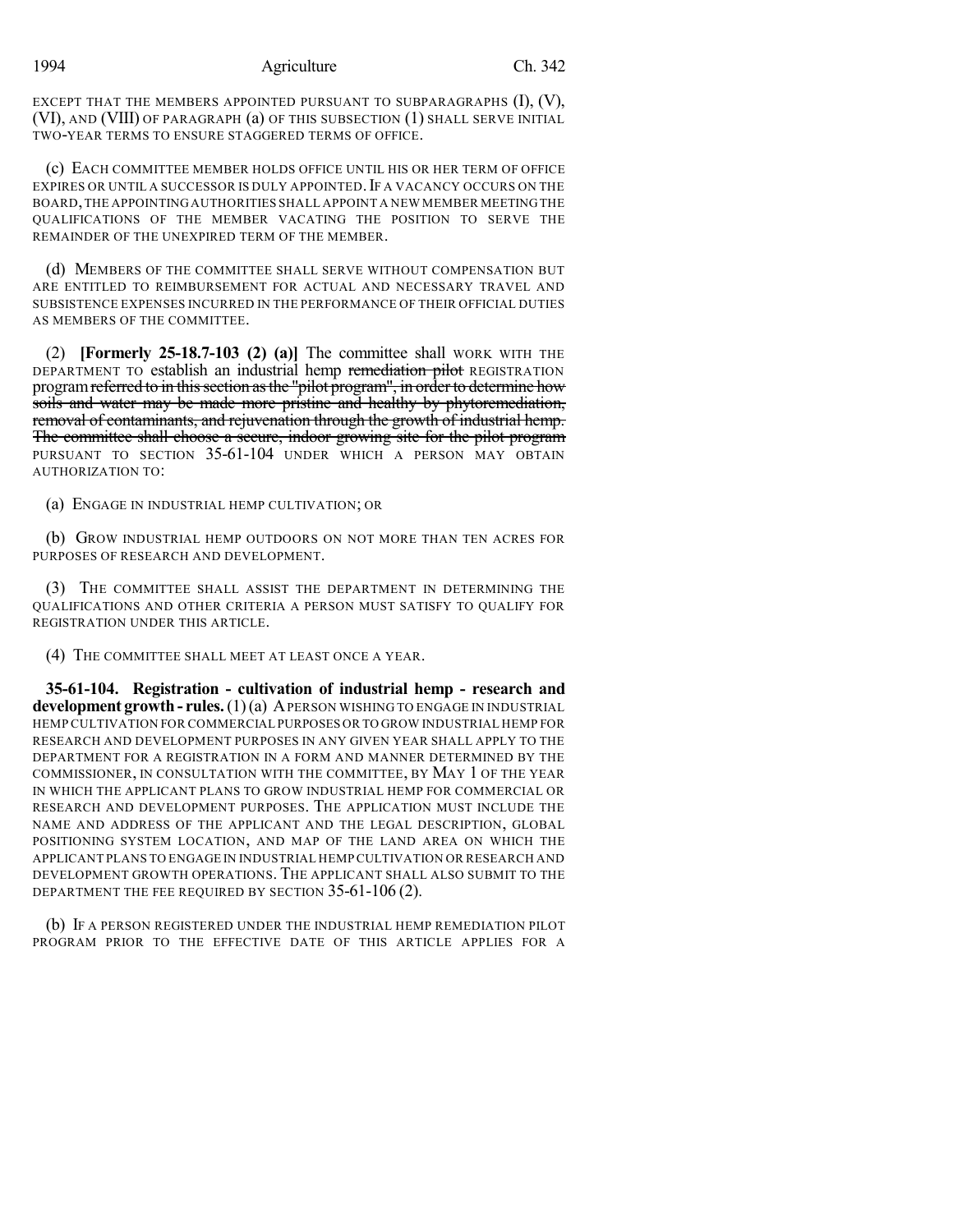## Ch. 342 Agriculture 1995

REGISTRATION PURSUANT TO PARAGRAPH (a) OF THIS SUBSECTION (1) WITHIN SIXTY DAYS AFTER THE APPLICATIONS ARE MADE AVAILABLE,THE PERSON MAY CONTINUE TO ENGAGE IN INDUSTRIAL HEMP ACTIVITIES AS AUTHORIZED UNDER THE PILOT PROGRAM UNTIL THE COMMISSIONER MAKES A DETERMINATION ON THE PERSON'S APPLICATION.

(2) IF A PERSON APPLIES FOR REGISTRATION IN ACCORDANCE WITH SUBSECTION (1) OF THIS SECTION AND THE COMMISSIONER DETERMINES THAT THE PERSON HAS SATISFIED THE REQUIREMENTS FOR REGISTRATION PURSUANT TO THIS ARTICLE, THE COMMISSIONER SHALL ISSUE A REGISTRATION TO THE PERSON. A REGISTRATION AUTHORIZINGINDUSTRIAL HEMP RESEARCH AND DEVELOPMENT GROWTH MUST LIMIT THE INDUSTRIAL HEMP GROWTH AREA TO NOT MORE THAN TEN ACRES.

(3) AREGISTRATION ISSUED PURSUANT TO THIS SECTION IS VALID FOR ONE YEAR. IN ORDER TO CONTINUE ENGAGING IN INDUSTRIAL HEMP CULTIVATION OR RESEARCH AND DEVELOPMENT GROWTH OPERATIONS IN THIS STATE, THE REGISTRANT MUST ANNUALLY APPLY FOR A REGISTRATION IN ACCORDANCE WITH SUBSECTION (1) OF THIS SECTION.

(4) IF THE REGISTRANT WISHES TO ALTER THE LAND AREA ON WHICH THE REGISTRANT WILL CONDUCT INDUSTRIAL HEMP CULTIVATION OR RESEARCH AND DEVELOPMENT GROWTH OPERATIONS,BEFORE ALTERINGTHE AREA,THE REGISTRANT SHALL SUBMIT TO THE DEPARTMENT AN UPDATED LEGAL DESCRIPTION, GLOBAL POSITIONING SYSTEM LOCATION,AND MAP SPECIFYINGTHE PROPOSED ALTERATIONS.

(5) THE COMMISSIONER SHALL ADOPT RULES BY MARCH 1, 2014, AND AS NECESSARY THEREAFTER TO IMPLEMENT THE REGISTRATION PROGRAM AND TO IMPLEMENT AND ADMINISTER THIS ARTICLE.

**35-61-105. Report of growthandsales activities-verificationof cropcontent - testing - waiver of concentration limits - rules.** (1) AT LEAST ANNUALLY AND MORE OFTEN AS REQUIRED BY THE COMMISSIONER, A PERSON WHO OBTAINS A REGISTRATION UNDER THIS ARTICLE TO ENGAGE IN INDUSTRIAL HEMP CULTIVATION FOR COMMERCIAL PURPOSES SHALL FILE WITH THE DEPARTMENT A REPORT THAT INCLUDES THE FOLLOWING INFORMATION:

(a) PRIOR TO PLANTING, A VERIFICATION THAT THE CROP THE REGISTRANT WILL PLANT IS OF A TYPE AND VARIETY OF HEMP THAT WILL PRODUCE A DELTA-9 TETRAHYDROCANNABINOL CONCENTRATION OF NO MORE THAN THREE-TENTHS OF ONE PERCENT ON A DRY WEIGHT BASIS;

(b) DOCUMENTATION DEMONSTRATINGTHAT THE REGISTRANT HAS ENTERED INTO A PURCHASE AGREEMENT WITH AN IN-STATE INDUSTRIAL HEMP PROCESSOR; AND

(c) ANY OTHER INFORMATION REQUIRED BY THE COMMISSIONER BY RULE.

(2) THE COMMISSIONER, IN CONSULTATION WITH THE COMMITTEE, SHALL ADOPT RULES TO ESTABLISH AN INSPECTION PROGRAM TO DETERMINE DELTA-9 TETRAHYDROCANNABINOL LEVELS AND ENSURE COMPLIANCE WITH THE LIMITS ON DELTA-9 TETRAHYDROCANNABINOL CONCENTRATION. THE RULES SHALL ALSO ESTABLISH A PROCESS BY WHICH A REGISTRANT MAY APPLY TO THE COMMISSIONER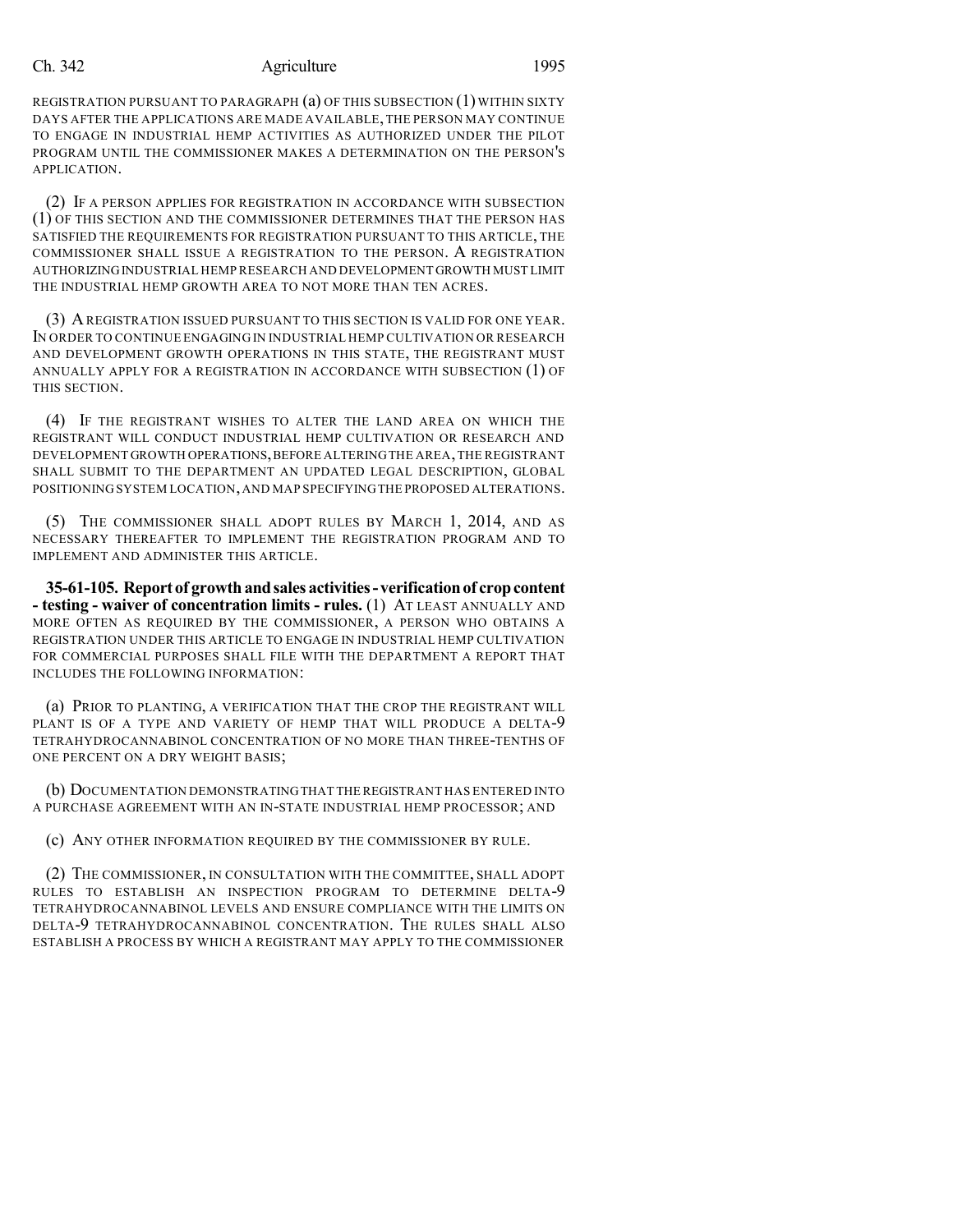FOR A WAIVER FROM THE DELTA-9 TETRAHYDROCANNABINOL CONCENTRATION LIMITS UNDER CIRCUMSTANCES SPECIFIED IN THE RULES.

**35-61-106. [Formerly 25-18.7-104] Industrial hemp registration program cash fund - fees.** (1) The committee is authorized to seek and accept gifts, grants, or donations from private or public sources for the purposes of this article; except that the committee shall not accept a gift, grant, or donation that is subject to conditions that are inconsistent with this article or any other law of the state. The committee shall transmit all private and public moneys received through gifts, grants, or donations to the state treasurer, who shall credit the same to THERE IS HEREBY CREATED IN THE STATE TREASURY the INDUSTRIAL hemp remediation pilot REGISTRATION program cash fund, which fund is hereby created and referred to in this article as the "fund". THE FUND CONSISTS OF FEES COLLECTED BY THE COMMISSIONER PURSUANT TO SUBSECTION (2) OF THIS SECTION. The moneysin the fund are subject to annual appropriation by the general assembly to the department of public health and environment for appropriation to the committee for the direct and indirect costs associated with implementing this article.

(2) (a) In seeking or accepting a gift, grant, or donation, the committee shall notify the legislative council staff when it has received adequate funding through gifts, grants, or donations for the industrial hemp remediation pilot program and shall include in the notification the information specified in section 24-75-1303 (3), **<del>C.R.S.</del>** The commissioner shall collect a fee from persons applying for a REGISTRATION PURSUANT TO THIS ARTICLE.THE COMMISSIONER SHALL SET THE FEE BASED ON THE SIZE OF THE LAND AREA ON WHICH THE PERSON WILL CONDUCT INDUSTRIAL HEMP OPERATIONS AND SHALL SET THE FEE AT A LEVEL SUFFICIENT TO GENERATE THE AMOUNT OF MONEYS NECESSARY TO COVER THE DEPARTMENT'S DIRECT AND INDIRECT COSTS IN IMPLEMENTING THIS ARTICLE. THE COMMISSIONER SHALL TRANSMIT THE FEES COLLECTED PURSUANT TO THIS SECTION TO THE STATE TREASURER FOR DEPOSIT IN THE FUND.

## (b) This subsection  $(2)$  is repealed, effective July 1, 2015.

**35-61-107. Violations- penalties.**(1) THE COMMISSIONER MAY DENY, REVOKE, OR SUSPEND A REGISTRATION IF THE APPLICANT OR REGISTRANT:

(a) VIOLATES ANY PROVISION OF THIS ARTICLE OR RULES ADOPTED PURSUANT TO THIS ARTICLE;

(b) ENGAGES IN FRAUD OR DECEPTION IN THE PROCUREMENT OR ATTEMPT TO PROCURE A REGISTRATION UNDER THIS ARTICLE OR PROVIDES FALSE INFORMATION ON A REGISTRATION APPLICATION; OR

(c) FAILS TO COMPLY WITH ANY LAWFUL ORDER OF THE COMMISSIONER.

(2) THE COMMISSIONER MAY IMPOSE A CIVIL PENALTY, NOT TO EXCEED TWO THOUSAND FIVE HUNDRED DOLLARS PER VIOLATION,ON ANY PERSON WHO VIOLATES THIS ARTICLE OR ANY RULE ADOPTED UNDER THIS ARTICLE.

(3) THE COMMISSIONER SHALL NOT IMPOSE A PENALTY AGAINST A PERSON ALLEGED TO HAVE VIOLATED THIS ARTICLE OR A RULE ADOPTED UNDER THIS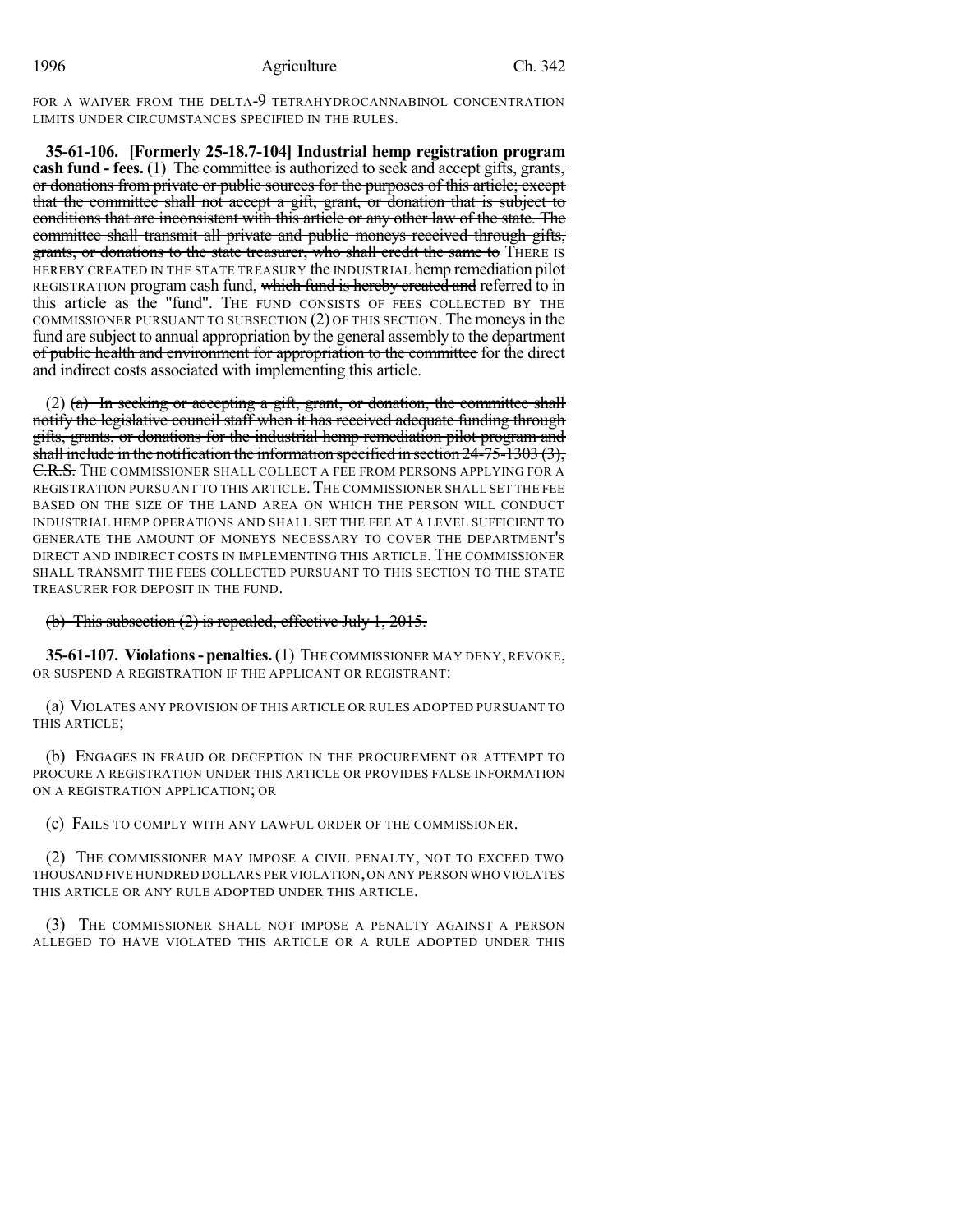#### Ch. 342 Agriculture 1997

ARTICLE UNTIL THE COMMISSIONER HAS NOTIFIED THE PERSON OF THE CHARGE AND HAS GIVEN THE PERSON AN OPPORTUNITY FOR A HEARING PURSUANT TO ARTICLE 4 OF TITLE 24, C.R.S.

(4) IF THE COMMISSIONER IS UNABLE TO COLLECT A CIVIL PENALTY OR IF A PERSON FAILS TO PAY ALL OR A PORTION OF A CIVIL PENALTY IMPOSED PURSUANT TO THIS SECTION, THE COMMISSIONER MAY BRING AN ACTION IN A COURT OF COMPETENT JURISDICTION TO RECOVER THE CIVIL PENALTY PLUS ATTORNEY FEES AND COSTS.

**35-61-108. Exportation of industrial hemp.** NOTHING IN THIS ARTICLE LIMITS OR PRECLUDES THE EXPORTATION OF INDUSTRIAL HEMP IN ACCORDANCE WITH THE FEDERAL "CONTROLLED SUBSTANCES ACT", AS AMENDED, 21 U.S.C. SEC. 801 ET SEQ., FEDERAL REGULATIONS ADOPTED UNDER THE ACT, AND CASE LAW INTERPRETING THE ACT.

**35-61-109. [Formerly 25-18.7-105] Repeal of article.** (1) This article is repealed effective July 1, 2022. IF ONE OF THE FOLLOWING OCCURS:

(a) THE UNITED STATES CONGRESS ENACTS, THE PRESIDENT SIGNS, AND THE FEDERAL GOVERNMENT IMPLEMENTS FEDERAL LAW AUTHORIZING THE UNITED STATES DEPARTMENT OF AGRICULTURE TO REGULATE THE CULTIVATION AND RESEARCH AND DEVELOPMENT OF INDUSTRIAL HEMP; OR

(b) THE COMMISSIONER DETERMINES, IN CONSULTATION WITH THE COMMITTEE, THAT INDUSTRIAL HEMP, AS A COMMODITY IN THE MARKET, IS FINANCIALLY AND ECONOMICALLY STABLE, AND STATE REGULATION OF INDUSTRIAL HEMP CULTIVATION IS NO LONGER NECESSARY.

(2) UPON THE OCCURRENCE OF ONE OF THE CONDITIONS DESCRIBED IN SUBSECTION (1) OF THIS SECTION, THE COMMISSIONER SHALL NOTIFY THE REVISOR OF STATUTES, IN WRITING, THAT ONE OF THE CONDITIONS HAS OCCURRED.

**SECTION 2. Repeal of relocated and nonrelocated provisionsin this act.** In Colorado Revised Statutes, **repeal** article 18.7 of title 25; except that 25-18.7-101 (2) and (4) and 25-18.7-103 (2) (b) and (2) (c) are not relocated.

**SECTION 3. Appropriation.** (1) In addition to any other appropriation, there is hereby appropriated, out of any moneys in the general fund, not otherwise appropriated, to the department of agriculture, for the fiscal year beginning July 1, 2013, the sum of \$21,205, or so much thereof as may be necessary, to be allocated for the implementation of this act as follows:

(a)  $$7,300$  for the plant industry program in the agricultural services division for personal services and operating expenditures;

(b) \$13,905 for the purchase of legal services.

(2) In addition to any other appropriation, there is hereby appropriated to the department of law, for the fiscal year beginning July 1, 2013, the sum of \$13,905, or so much thereof as may be necessary, for the provision of legal services for the department of agriculture related to the implementation of this act. Said sum is from